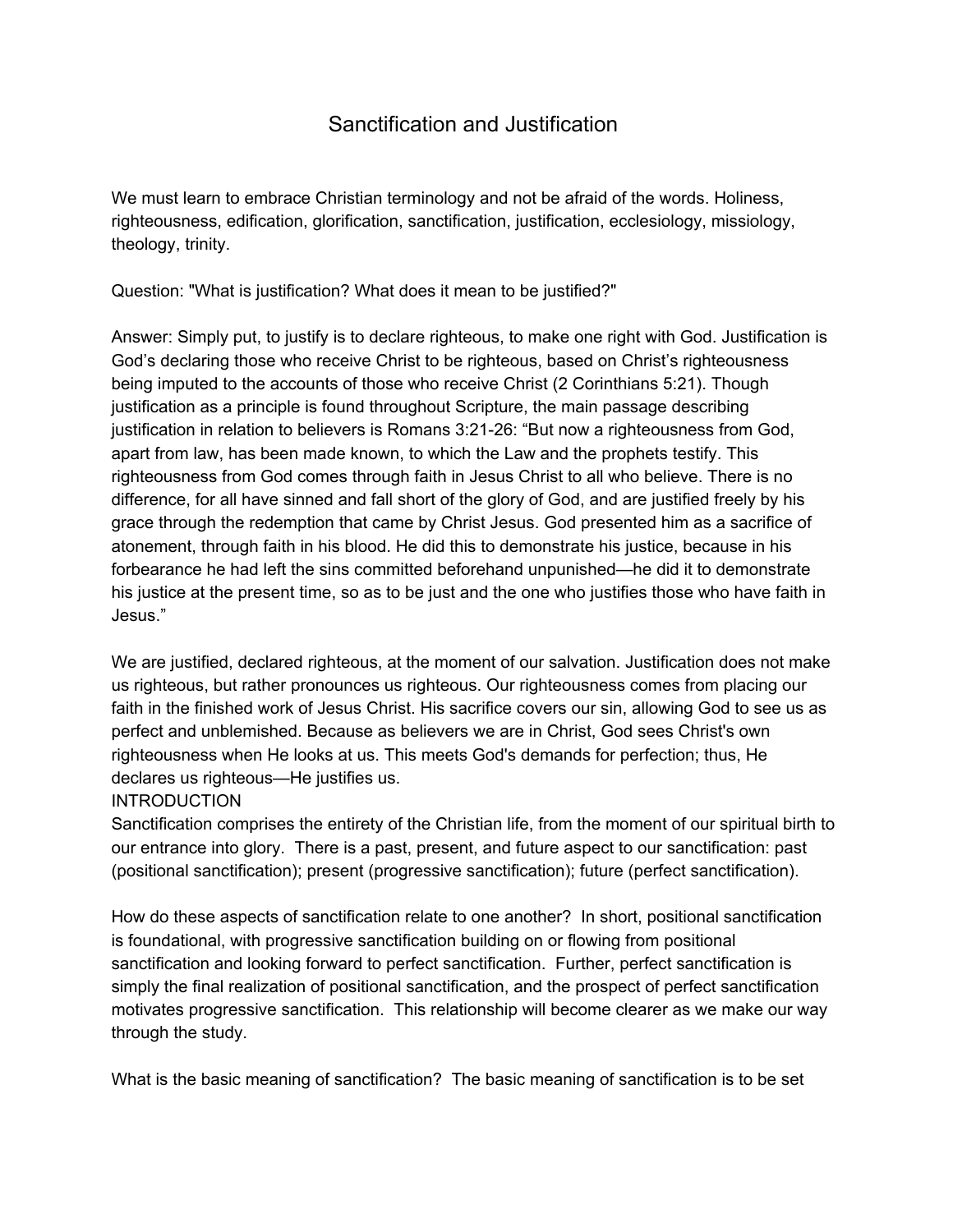apart. This basic meaning is true of all three aspects of sanctification, but has different reference points according to the aspect being considered. The reference points are bound up in the respective adjectives – positional, progressive, and perfect. In other words, there is a sense in which we are positionally set apart, progressively set apart, and perfectly set apart.

Another term frequently used in Scripture that is synonymous with sanctification is holy or holiness. Holy basically means to be set apart; consecrated; sacred.

There is a very important term in Scripture used of Christians that specifically has this positional aspect of sanctification or holiness in mind – saint. The term literally means "holy one," and it does not refer to a select few within the church, who happen to live extraordinary lives, but to every single believer of the gospel. Paul often addressed his letters to "the saints" (Eph. 1:1; Phil. 1:1; Col. 1:2), which simply emphasizes the believer's holy standing (i.e. positional sanctification) in Christ through faith. If you are in Christ, then you are a saint – holy one. POSITIONAL SANCTIFICATION

This aspect of our sanctification speaks to our being set apart from the world unto God. This is an instantaneous act of God's saving grace, which takes place at the moment of our conversion. At that very moment we are sanctified – set apart unto God for His use.

1 Peter 2:9-10 "But you are a chosen generation, a royal priesthood, a holy nation, His own special people, that you may proclaim the praises of Him who called you out of darkness into His marvelous light; who once were not a people but are now the people of God, who had not obtained mercy but now have obtained mercy."

There is a very important term in Scripture used of Christians that specifically has this positional aspect of sanctification or holiness in mind – saint. The term literally means "holy one," and it does not refer to a select few within the church, who happen to live extraordinary lives, but to every single believer of the gospel. Paul often addressed his letters to "the saints" (Eph. 1:1; Phil. 1:1; Col. 1:2), which simply emphasizes the believer's holy standing (i.e. positional sanctification) in Christ through faith. If you are in Christ, then you are a saint – holy one.

## PROGRESSIVE SANCTIFICATION

Whereas positional sanctification emphasizes God's work, progressive sanctification emphasizes our work or obedience, yet this is not without God's grace. Progressive sanctification is the process whereby we daily become more and more like Jesus Christ, through the killing of sin in our lives as we endeavor to live according to God's grace in the gospel. While we have been set apart to God in a positional way, we must now live accordingly, growing or maturing in it.

Philippians 2:12-13 "Therefore, my beloved, as you have always obeyed, not as in my presence only, but now much more in my absence, work out your own salvation with fear and trembling; for it is God who works in you both to will and to do for His good pleasure."

How may we progress or grow in our sanctification/holiness? There are many things we can, and should, do (e.g. pray, fellowship with other believers); however, let me focus in on a central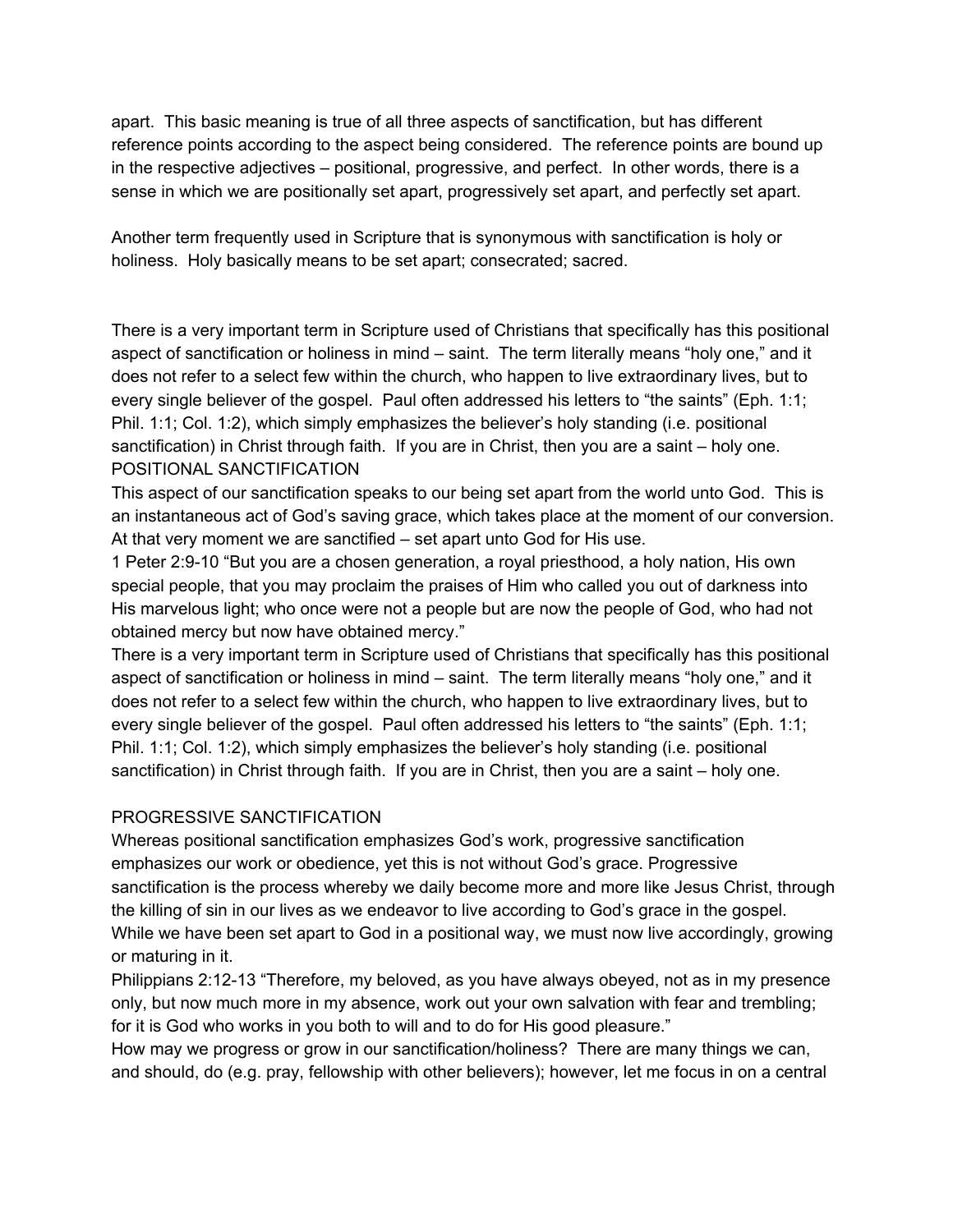discipline of the Christian life that will carry us along in our sanctification. We ought to daily read and memorize the Scriptures (the word of God).

## PERFECT SANCTIFICATION

As mentioned earlier, perfect sanctification is simply positional sanctification realized, consummated, brought to completion, or perfected. In other words, while we are positionally sanctified or holy in Christ, we do not at this time experience the full realization of this sanctification. Why? Because we are yet in our mortal bodies, still affected by temptation, and therefore we still sin. Of course, we do not sin as we once did. We are no longer enslaved to it, held under the full weight of its power; nor do we make a practice of sinning, but now experience conviction of sin by the Holy Spirit, knowing that we have displeased and dishonored God when we do sin, and therefore repent of it. This daily struggle with temptation and sin falls under progressive sanctification, but it causes us to remember our positional sanctification (what we are in Christ) and look all the more to our perfect sanctification (forever separated from sin and temptation).

Perfect sanctification speaks to the perfected state of the believer through glorification. At Christ's return all things will be made new, and we will be like Him, for we will see Him as he is.

1 John 3:2-3 "Beloved, now we are children of God [i.e. positional sanctification]; and it has not yet been revealed what we shall be, but we know that when He is revealed, we shall be like Him [i.e. perfect sanctification], for we shall see Him as He is. And everyone who has this hope in Him purifies himself [i.e. progressive sanctification], just as He is pure."